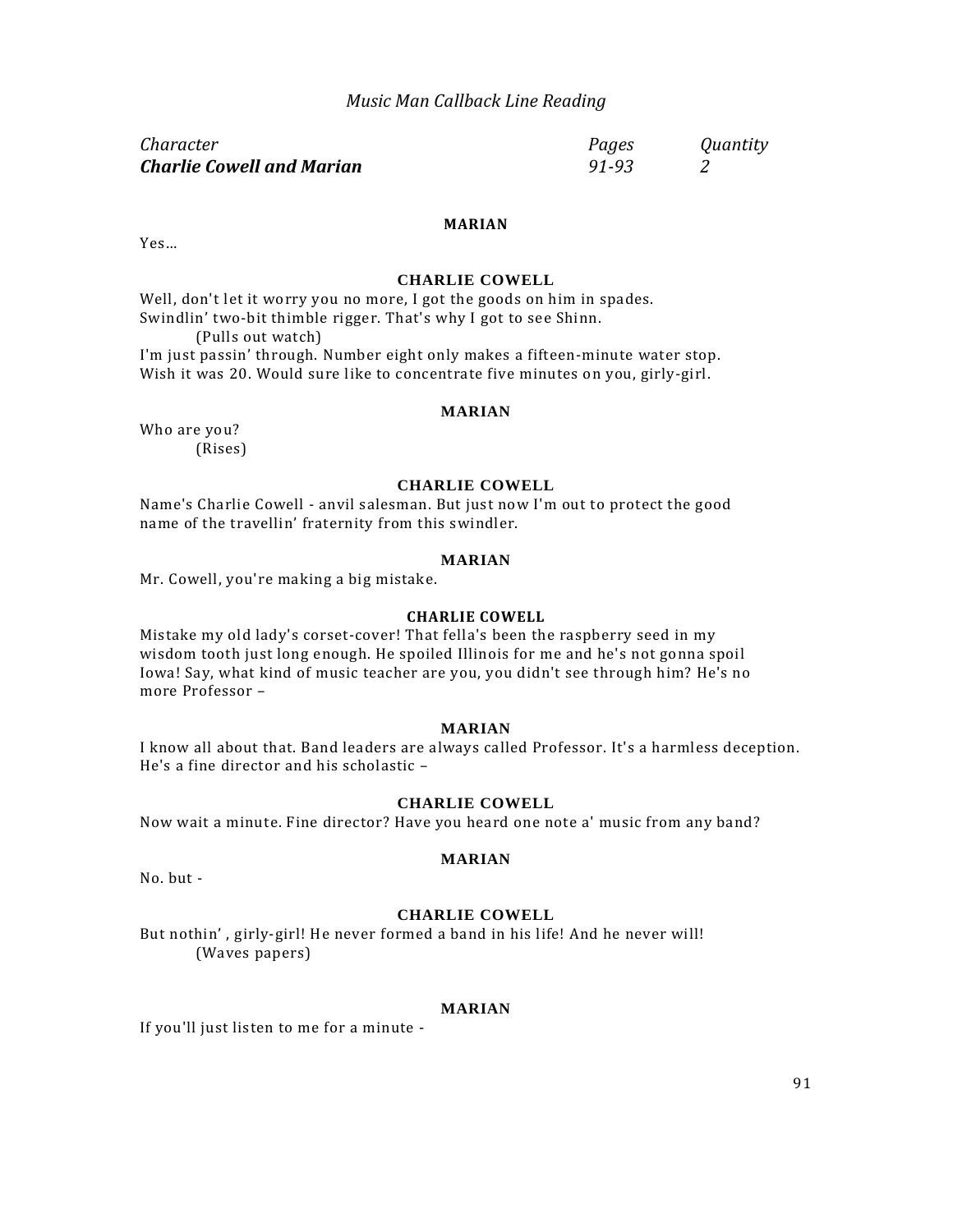## **CHARLIE COWELL**

I'd like to - I'd like to do more than that, if I had the time. I sure got the inclination. But I got to get back on that train and I got to leave this dynamite...

(Brandishing papers)

...with somebody on the way't the deppo.

'Bye, girly-girl. See you next time through.

(TRAIN WHISTLE is heard)

#### **MARIAN**

You'll never make that train at the depot. You'll have to catch it at the crossing. (Gestures LEFT)

## **CHARLIE COWELL**

No sir. I've got to leave word. And I can see you ain't the one to leave it with.

#### **MARIAN**

Just a minute - Mr. Cowell - you - don't know me yet.

## **CHARLIE COWELL**

(Turning back) Is that an invitation?

### **MARIAN**

(Losing her nerve) No - I meant I don't know you, and -

#### **CHARLIE COWELL**

(Turning away again) Yes - I'd need more time anyway –

## **MARIAN**

I mean as well as I'd like to -

## **CHARLIE COWELL**

(Turning back) No trouble there, girly-girl. (HE moves in)

(Drawing back)

## **MARIAN**

I never met a man who sell anvils. That's something - well - quite different.